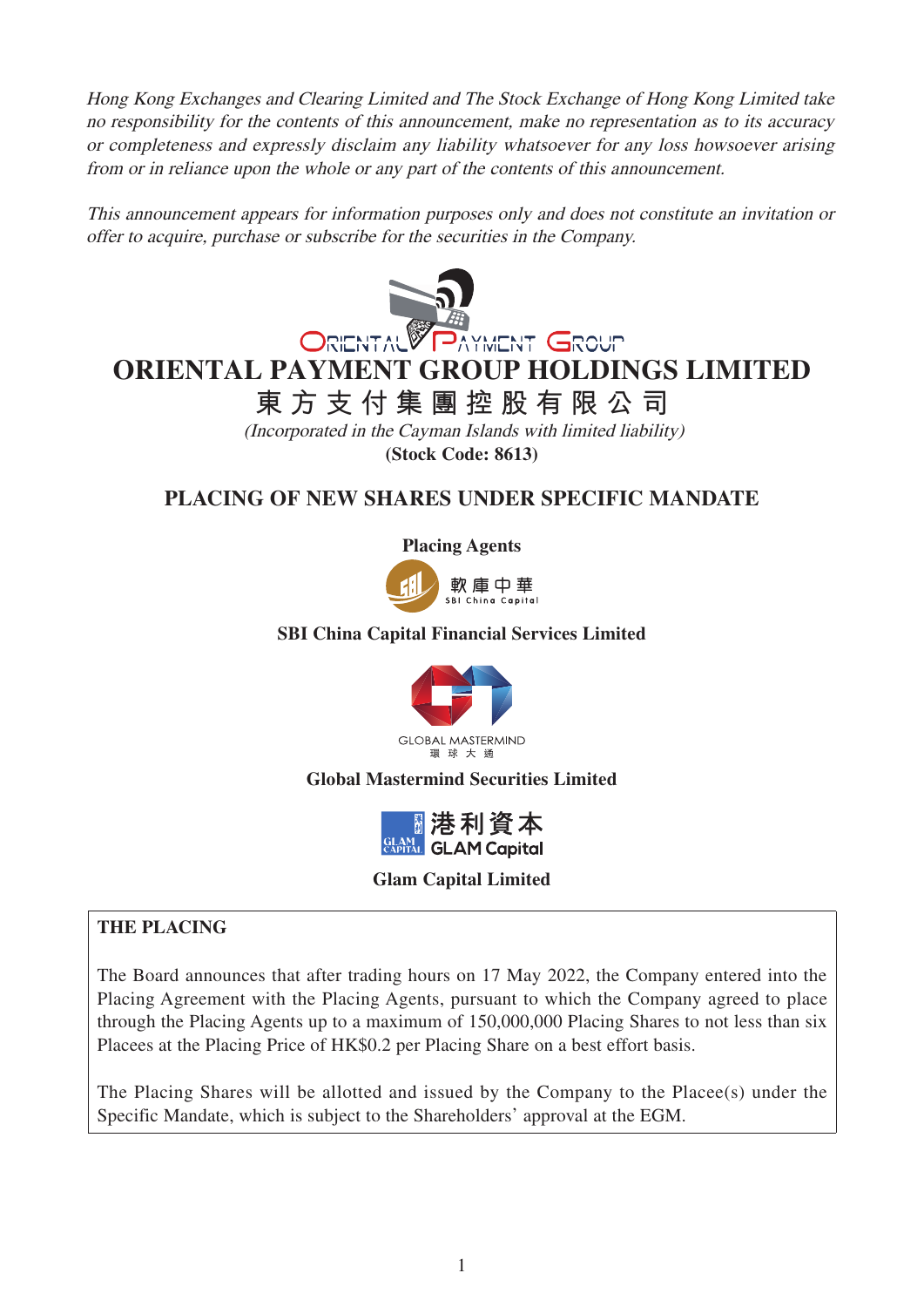As at the date of this announcement, the Company has 1,200,000,000 Shares in issue. Assuming that there will be no other change in the total issued share capital of the Company between the date of this announcement and the Completion Date and all the 150,000,000 Placing Shares are successfully placed, the Placing Shares represent (i) 12.50% of the total issued share capital of the Company as at the date of this announcement; and (ii) approximately 11.11% of the total issued share capital of the Company as enlarged by the allotment and issue of the Placing Shares immediately after the Completion.

Completion is conditional upon the fulfilment of all the Conditions Precedent. If any of the Conditions Precedent is not fulfilled on or prior to the Long Stop Date, the Placing Agreement shall be terminated and none of the parties to the Placing Agreement shall have any claim against the other for any costs or losses (save for any prior breaches of the Placing Agreement).

Assuming all the 150,000,000 Placing Shares are successfully placed, the gross proceeds from the Placing amount to HK\$30 million, while the net proceeds from the Placing are estimated to be approximately HK\$28.70 million after deducting the estimated expenses for the Placing. The Company intends to apply the net proceeds for the repayment of part of the Group's current debt, where to the extent that any part of the net proceeds is not applied for such purpose, such proceeds are intended to be applied for general working capital of the Group and/or any investment opportunities in payment related business as identified by the Group from time to time.

## **GENERAL**

An application will be made by the Company to the Stock Exchange for the grant of listing of, and permission to deal in, the Placing Shares.

The EGM will be convened and held for the Shareholders for the purpose of considering and, if thought fit, approving, among other things, the Placing Agreement and the transactions contemplated thereunder (including the grant of the Specific Mandate to allot and issue the Placing Shares). To the best knowledge of the Directors, no Shareholder will be required to abstain from voting on the resolution(s) approving the aforesaid matters.

A circular containing, among other things, (i) further details of the Placing; and (ii) a notice convening the EGM, will be despatched to the Shareholders as soon as practicable in accordance with the GEM Listing Rules.

**As Completion is conditional upon fulfilment of the Conditions Precedent as set out in the paragraphs headed "Conditions Precedent" in this announcement, the Placing may or may not proceed. The Shareholders and potential investors should exercise caution when dealing in the Shares.**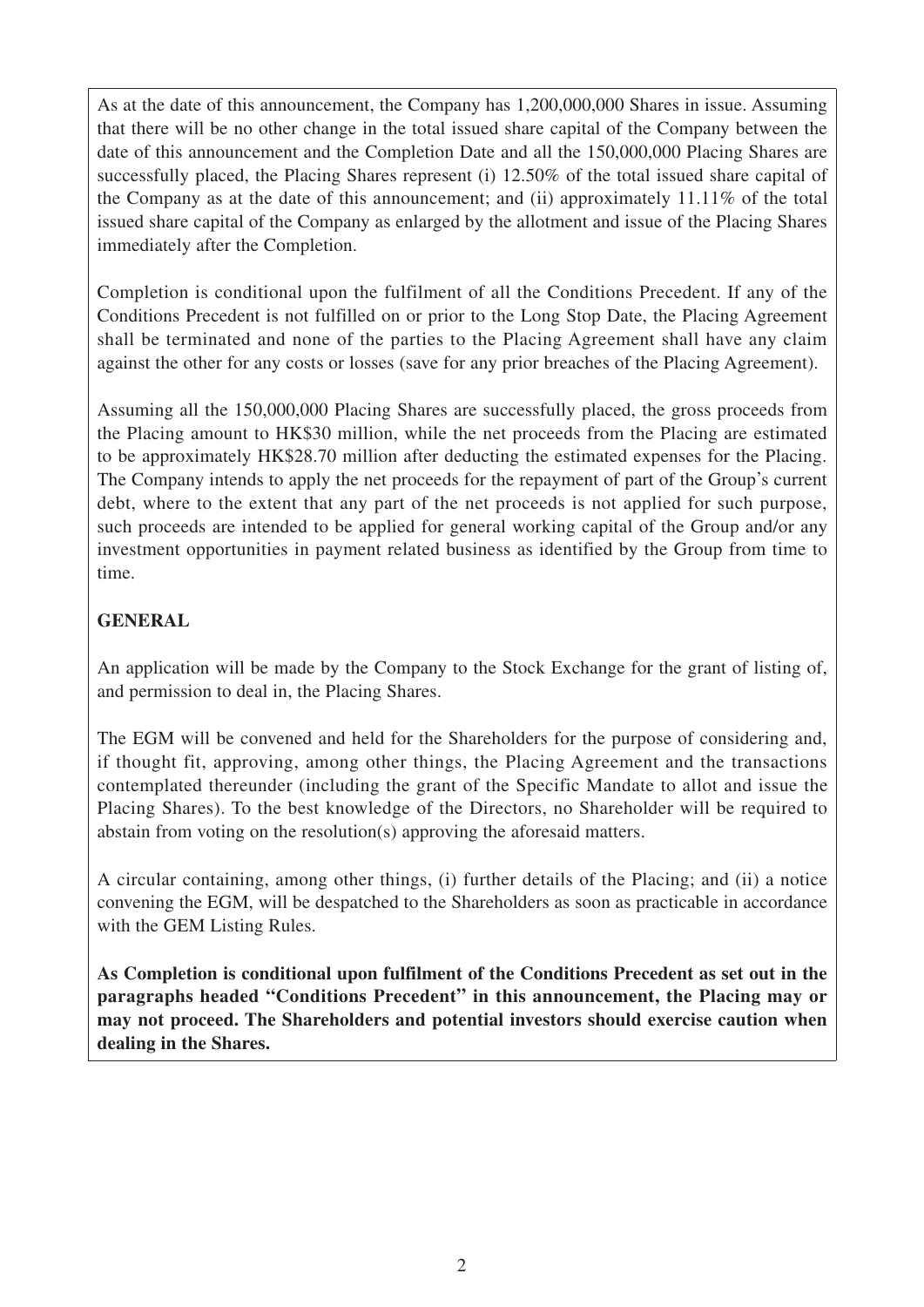### **THE PLACING**

The Board announces that, on 17 May 2022, the Company entered into the Placing Agreement with the Placing Agents, pursuant to which the Company agreed to place through the Placing Agents up to a maximum of 150,000,000 Placing Shares to not less than six Placees at the Placing Price of HK\$0.2 per Placing Share on a best effort basis.

#### **The Placing Agreement**

Principal terms and conditions of the Placing Agreement are summarised as follows:

**Date:** 17 May 2022 (after trading hours)

**Parties:** (i) the Company; and

(ii) the Placing Agents.

#### **Placing Agents**

To the best knowledge, information and belief of the Directors having made all reasonable enquiries, each of the Placing Agents and their respective ultimate beneficial owner(s) is an Independent Third Party.

#### **Placees**

Pursuant to the terms of the Placing Agreement, the Company shall appoint the Placing Agents as its agents to procure on a best effort basis, severally (and not jointly nor jointly and severally), not less than six independent institutional, corporate or individual investors to subscribe for the Placing Shares on and subject to the terms of the Placing Agreement. For the avoidance of doubt, each of the Placing Agent(s) shall have no obligation to take up any Placing Shares in case it or the other Placing Agent(s) fail(s) to procure any Placees to subscribe for the Placing Shares in satisfaction with the proportion of the Placing Shares to which it or such other Placing Agent(s) is/ are allocated under the Placing Agreement.

Subject to the terms set out in the Placing Agreement, the Placing Agents shall place, or procure the placing of, the Placing Shares on a best effort basis in the following proportion, on a several basis:

- (a) for SBI, up to 75,000,000 Placing Shares, representing 50% of the maximum number of the Placing Shares proposed to be placed under the Placing Agreement;
- (b) for Global Mastermind, up to 37,500,000 Placing Shares, representing 25% of the maximum number of the Placing Shares proposed to be placed under the Placing Agreement; and
- (c) for Glam Capital, up to 37,500,000 Placing Shares, representing 25% of the maximum number of the Placing Shares proposed to be placed under the Placing Agreement,

at the Placing Price (together with the Stock Exchange trading fee, SFC transaction levy, investor compensation levy, CCASS stock settlement fee, brokerage and such other fee and levy as may be payable by the Placees) in the capacity as the Company's agents.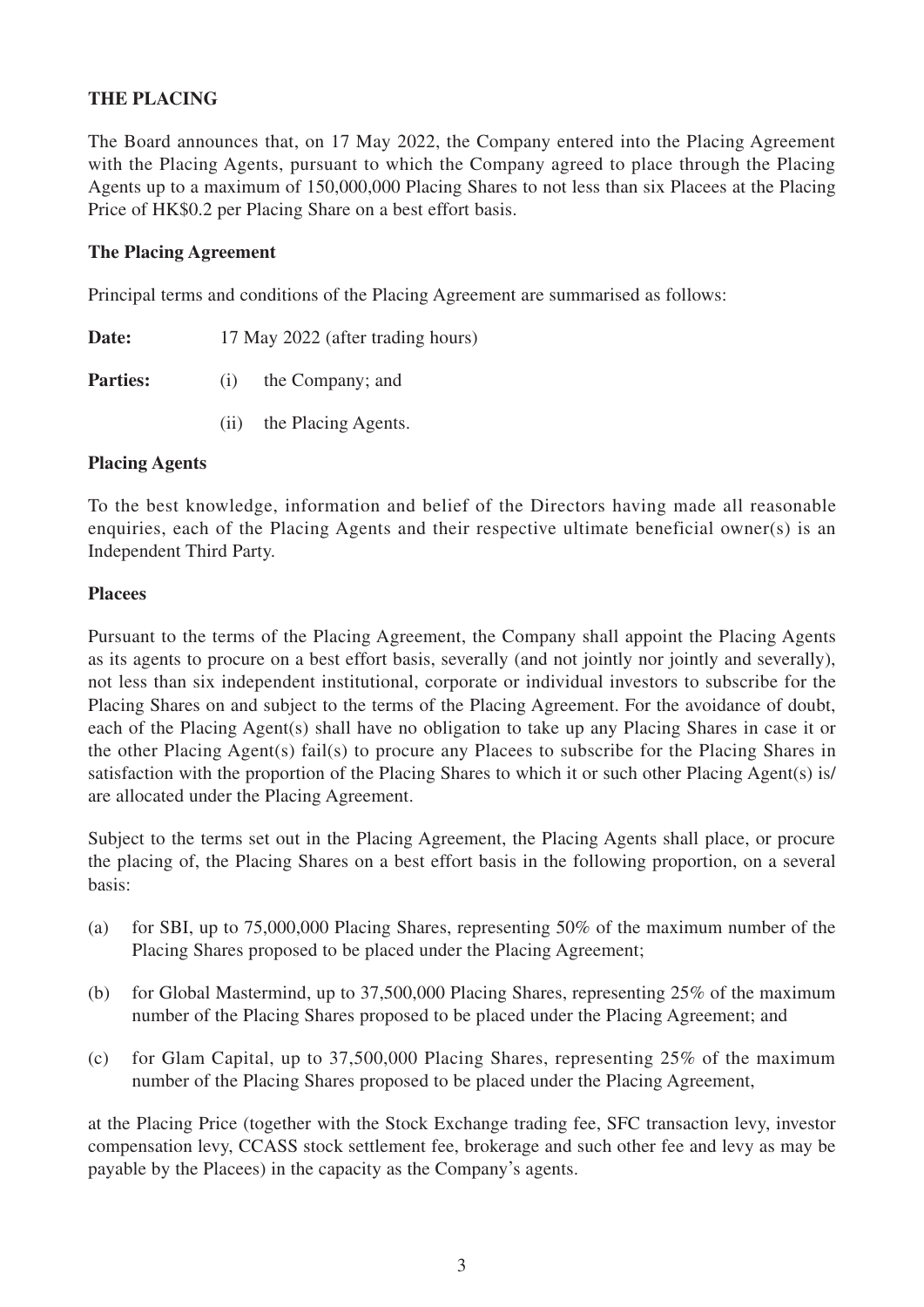If and to the extent that any of Global Mastermind and Glam Capital ("**Non-performing Placing Agent**") fails to place, or procure the placing of, the Placing Shares up to the maximum amount allocated to it under (b) or (c) above (as the case may be), such other Placing Agent (other than SBI) may, subject to the prior consent of the Company, (without creating any obligation in this respect on its part) further place, or procure the placing of, any of the Placing Shares up to the maximum number of Placing Shares which such Non-performing Placing Agent is originally allocated to place or procure the placing thereof pursuant to (b) or (c) above (as the case may be) less the number of Placing Shares which have already been placed by such Non-performing Placing Agent to the Placee(s).

The Placing Agents shall, severally (and not jointly nor jointly and severally), use their best endeavours to ensure that (i) each of the Placees and/or their respective ultimate beneficial owner(s) is a third party independent of and not connected with, and is not acting in concert with the Company and its connected persons; and (ii) immediately after the Placing, none of the Placees will become a substantial shareholder of the Company.

### **Number of the Placing Shares**

Assuming that there will be no other change in the total issued share capital of the Company between the date of this announcement and the Completion Date and all the 150,000,000 Placing Shares are successfully placed, the Placing Shares represent (i) 12.50% of the total issued share capital of the Company as at the date of this announcement; and (ii) approximately 11.11% of the total issued share capital of the Company as enlarged by the allotment and issue of the Placing Shares immediately after the Completion.

The aggregate nominal value of all the Placing Shares will be HK\$1,500,000.

### **Specific Mandate to issue the Placing Shares**

The Placing Shares will be allotted and issued by the Company to the Placee(s) under the Specific Mandate, which is subject to the Shareholders' approval at the EGM.

### **Ranking of the Placing Shares**

The Placing Shares under the Placing will rank, upon issue and fully paid up, pari passu in all respects among themselves and with the Shares in issue on the date of allotment and issue of the Placing Shares.

### **Placing Price**

The Placing Price of HK\$0.2 per Placing Share represents:

- (a) a discount of approximately 14.53% to the closing price of HK\$0.234 per Share as quoted on the Stock Exchange on the date of the Placing Agreement; and
- (b) a discount of approximately 15.33% to the average closing price of HK\$0.2362 per Share as quoted on the Stock Exchange for the five trading days immediately preceding the date of the Placing Agreement.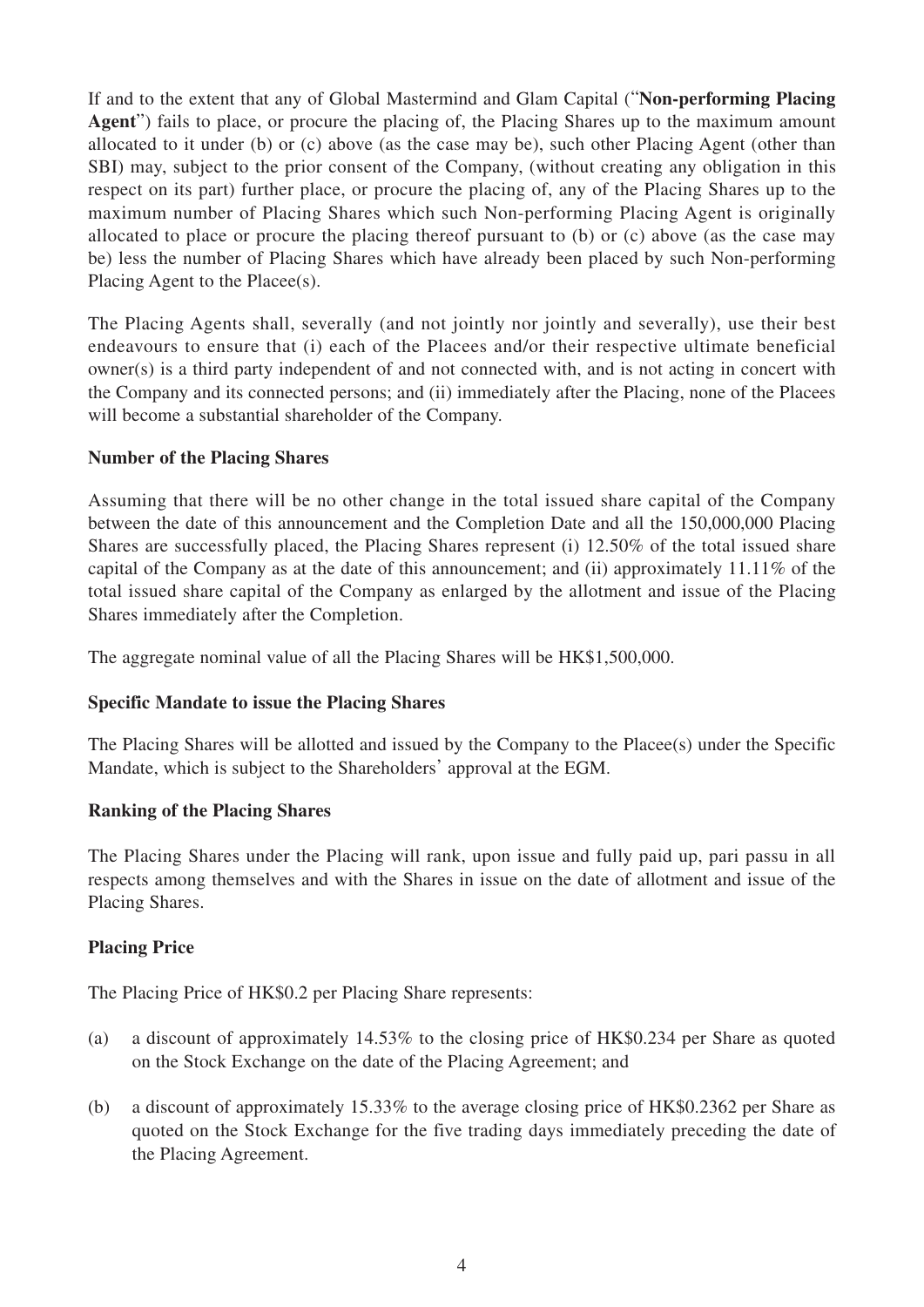The Placing Price was determined after arm's length negotiations between the Company and each of the Placing Agents with reference to, among other things, the prevailing market price and the recent trading volume of the Shares.

Taking into account the estimated expenses for the Placing of approximately HK\$1,300,000, comprising commissions, fees, costs, charges and expenses of the Placing and assuming that all the 150,000,000 Placing Shares could be placed successfully, the net price of each Placing Share amounts to approximately HK\$0.191 per Placing Share.

### **Commission**

In consideration of the services of the Placing Agents in relation to the Placing, the Placing Agents are entitled to a commission equivalent to 2.5% of the aggregate gross proceeds from the actual number of the Placing Shares placed by the respective Placing Agents at the Placing Price (such amount to be deducted from the payment to be made by the respective Placing Agents to the Company pursuant to the Placing Agreement upon Completion when the subscription monies for the Placing Shares are to be received). Each of the Placing Agents may deduct the full amount of the relevant placing commission, and all reasonable costs and expenses incurred by it and its sub-agent(s) in connection with or arising out of the Placing from the amount of any subscription monies paid by the Placees. Assuming all the 150,000,000 Placing Shares have been placed, the maximum commission payable by the Company to the Placing Agents shall be HK\$750,000.

The placing commission under the Placing Agreement was determined after arm's length negotiations between the Company and the Placing Agents with reference to the prevailing market conditions.

### **Conditions Precedent**

The Completion is conditional upon the fulfilment of the following conditions:

- (a) the GEM Listing Committee having granted the approval for the listing of, and permission to deal in, the Placing Shares;
- (b) the Shareholders having approved the Placing Agreement and the transactions contemplated thereunder (including, without limitation, the grant of the Specific Mandate to allot and issue the Placing Shares) at the EGM in accordance with the GEM Listing Rules;
- (c) any other necessary consent(s), approval(s) and/or waiver(s) to be obtained on the part of each of the Placing Agents and the Company in respect of the Placing Agreement and the transactions contemplated thereunder having been obtained; and
- (d) the Placing Agreement not having been terminated in accordance with its terms.

If any of the foregoing conditions is not fulfilled on or prior to the Long Stop Date, the Placing Agreement shall be terminated and none of the parties to the Placing Agreement shall have any claim against the other for any costs or losses (save for any prior breaches of the Placing Agreement).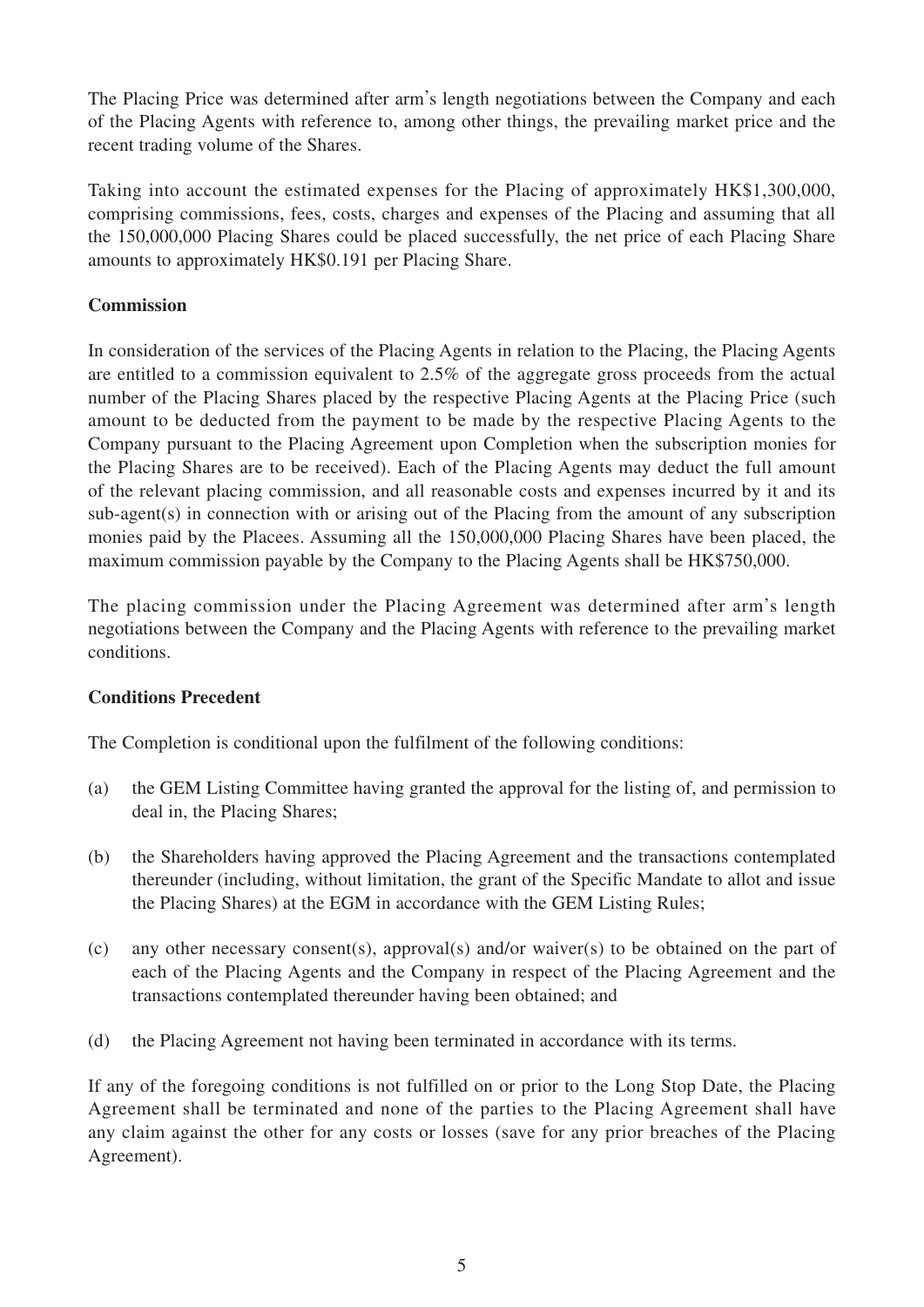### **Completion**

Subject to the fulfilment of all the Conditions Precedent, Completion shall take place on a date falling within four Business Days after the fulfilment of all the Conditions Precedent or such other date as the Company and the Placing Agents may agree in writing.

### **Rescission**

If any of the following events occurs at any time prior to 10:00 a.m. on the Completion Date, the Placing Agents may, severally, by giving a written notice to the Company, at any time prior to 10:30 a.m. on the Completion Date rescind the Placing Agreement without liability to the Company or any thereof (save and except for certain clauses in relation to confidentiality, notice and governing law in the Placing Agreement which survive termination and shall continue to have full force and effect), the Placing Agreement shall thereupon cease to have effect and none of the parties to the Placing Agreement shall have any rights or claims by reason thereof, save for any antecedent breaches:

- (a) in the reasonable opinion of any of the Placing Agents, there shall have been since the date of the Placing Agreement such a change in national or international financial, political or economic conditions or taxation or exchange controls, which would have a material adverse effect on the Placing;
- (b) the introduction of any new law, rule or regulation or any change in existing law, rule or regulation (or the judicial interpretation thereof) or other occurrence of any matter whatsoever, which may materially and adversely affect the business or the financial or trading position or prospects of the Group as a whole;
- (c) any material breach of any of the representations and warranties set out in the Placing Agreement comes to the knowledge of any of the Placing Agents or any event occurs or any matter arises on or after the date of the Placing Agreement and prior to 10:00 a.m. on the Completion Date which if it had occurred or arisen before the date of the Placing Agreement would have rendered any of such representations and warranties untrue or incorrect in any material respect or there has been a material breach by the Company of any other provision of the Placing Agreement; or
- (d) there is any adverse change in the business or in the financial or trading position of the Company taken as a whole, which are in the reasonable opinion of any of the Placing Agents material in the context of the Placing.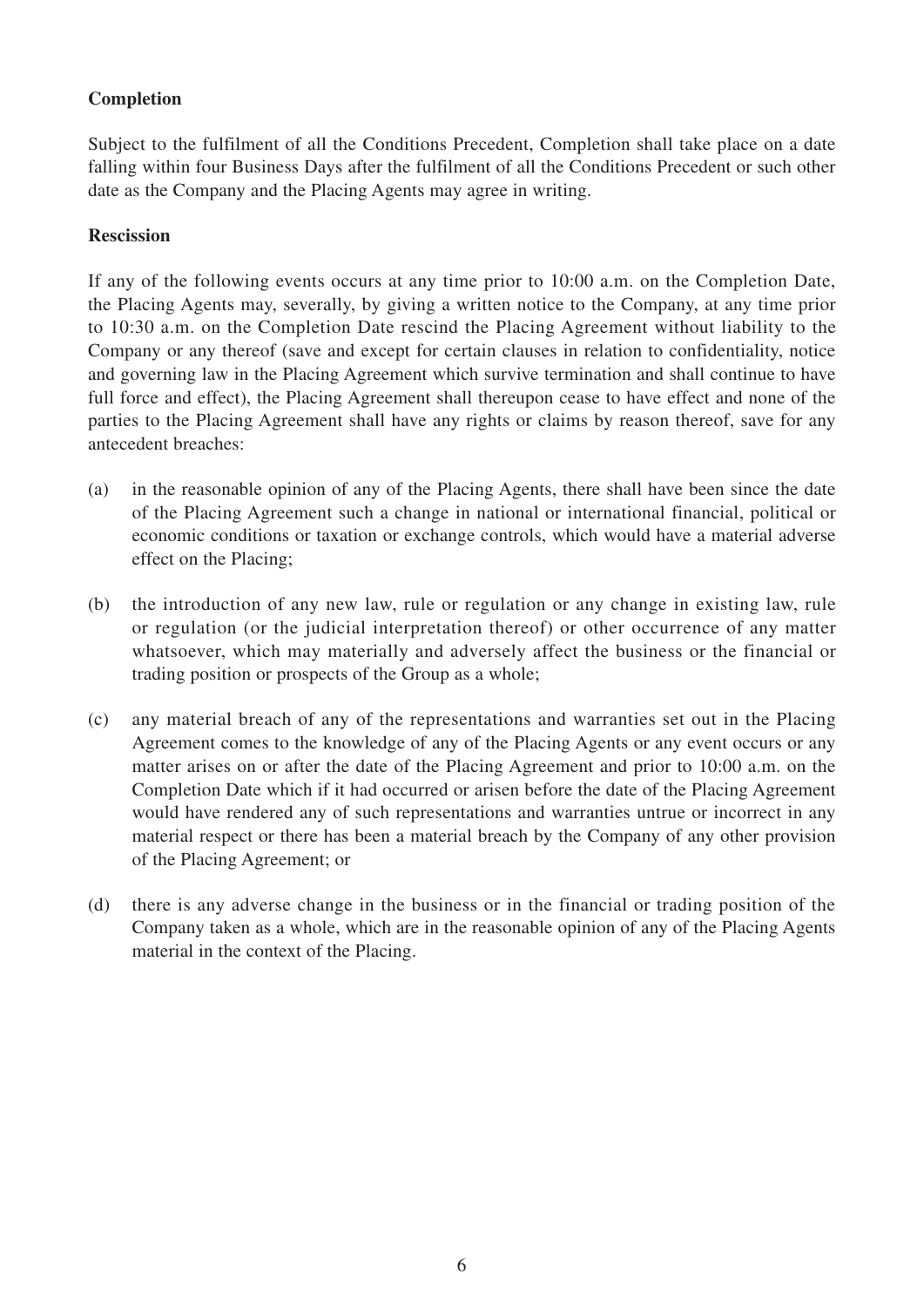### **INFORMATION ON THE COMPANY AND THE GROUP**

The Company is an investment holding company. The Group is principally engaged in merchant acquiring business in Thailand.

### **INFORMATION ON THE PLACING AGENTS**

SBI is a company incorporated in Hong Kong with limited liability and is a licensed corporation to carry out business in Type 1 (dealing in securities), Type 4 (advising on securities) and Type 9 (asset management) regulated activities under the SFO.

Global Mastermind is a company incorporated in Hong Kong with limited liability and is a licensed corporation to carry out business in Type 1 (dealing in securities), Type 4 (advising on securities) and Type 6 (advising on corporate finance) regulated activities under the SFO.

Glam Capital is a company incorporated in Hong Kong with limited liability and is a licensed corporation to carry out business in Type 1 (dealing in securities), Type 4 (advising on securities) and Type 9 (asset management) regulated activities under the SFO.

### **REASONS FOR THE PLACING AND INTENDED USE OF PROCEEDS**

Assuming all the 150,000,000 Placing Shares are successfully placed, the gross proceeds from the Placing amount to HK\$30 million, while the net proceeds from the Placing are estimated to be approximately HK\$28.70 million after deducting the estimated expenses for the Placing. The Company intends to apply the net proceeds for the repayment of part of the Group's current debt, where to the extent that any part of the net proceeds is not applied for such purpose, such proceeds are intended to be applied for general working capital of the Group and/or any investment opportunities in payment related business as identified by the Group from time to time.

As disclosed in the interim report of the Company for the six months ended 30 September 2021 (the "**Interim Report**"), the unaudited bank balances and cash of the Group as at 30 September 2021 were approximately HK\$23,348,000. As further disclosed in the Interim Report, the Group had unaudited current liabilities of approximately HK\$46,891,000 and the gearing of the Group reached approximately 64.5% as at 30 September 2021.

Having considered that the aforesaid cash balance of the Group, the current liabilities of the Group and the adverse impact on the Group's business and operations brought by the prolonged effect of the COVID-19 pandemic as well as the ever-changing public health measures implemented by the local government of Thailand from time to time, the Directors are of the view that despite the existing cash resources held by the Group, it would be desirable for the Group to raise and reserve sufficient cash for the repayment of part of the current debts of the Group in a timely manner with view to strengthening the financial position of the Group and for its general working capital so as to accommodate the operating cashflow needs. Therefore, the Directors considered that the Placing represents a good opportunity for the Group to achieve the aforesaid purposes.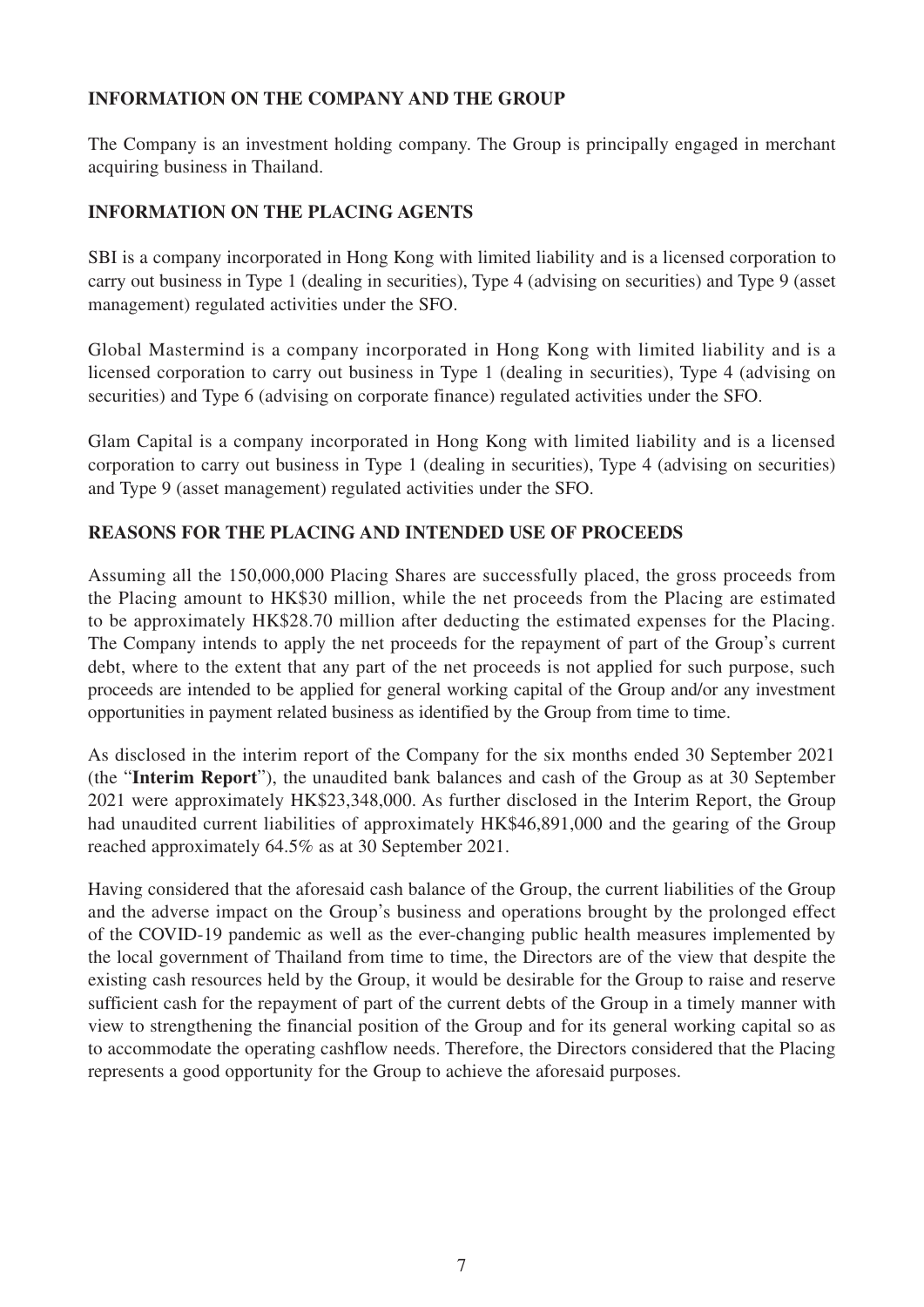The Company is aware of the possible dilution impact of the Placing on the existing shareholding of the Shareholders. However, having taken into account of (i) the funding need of the Company as stated above to cater for the expenditure of the Group in the future should they arise; (ii) the benefits of increasing working capital and strengthening the financial position of the Group without increasing its financing costs and the possibility of lowering the net liabilities of the Group; and (iii) the fact that the Placing is subject to the Shareholders' approval at the EGM and therefore the Shareholders are given the opportunity to consider the terms of the Placing and decide whether to vote in favour of or against the resolution(s) in relation to the Placing, the Directors consider that the potential dilution impact was justified.

Save for the Placing, the Directors have also considered other fund-raising alternatives including (i) debt financing; and (ii) other equity fund raising methods such as rights issue and open offer. The Directors are of the view that debt financing may (a) involve lengthy due diligence procedures with the debt application approval being usually subject to the Group's financial position and prevailing market conditions which may be relatively costly and time-consuming; and (b) impose additional interest burden on the Group which will, in turn, worsen the Group's financial position. For other alternative equity fund-raising methods such as rights issue and open offer, the Directors consider that such methods usually require a relatively longer time period to complete due to a relatively more stringent documentary requirements for pre-emptive issues such as preparation of a listing document, application forms, registration requirements for a listing document and negotiation with the underwriter on the terms and conditions of the underwriting agreement. Also, it may incur substantial costs as more professional parties would be engaged, which include but not limited to, legal advisers, auditors, share registrar and financial printer which might adversely affect the Group's financial performance.

Having considered the above, the Directors concluded that the Placing is a more appropriate fundraising method as compared to the aforesaid other fund-raising methods and the terms of the Placing Agreement (including but not limited to the Placing Price and the placing commission) are fair and reasonable and in the interests of the Company and the Shareholders as a whole.

### **EFFECTS OF THE SHAREHOLDING STRUCTURE OF THE COMPANY**

As at the date of this announcement, none of the conversion rights attaching to the Convertible Bonds have been exercised by the holders of the Convertible Bonds and therefore none of the Convertible Bonds have been converted into the Shares.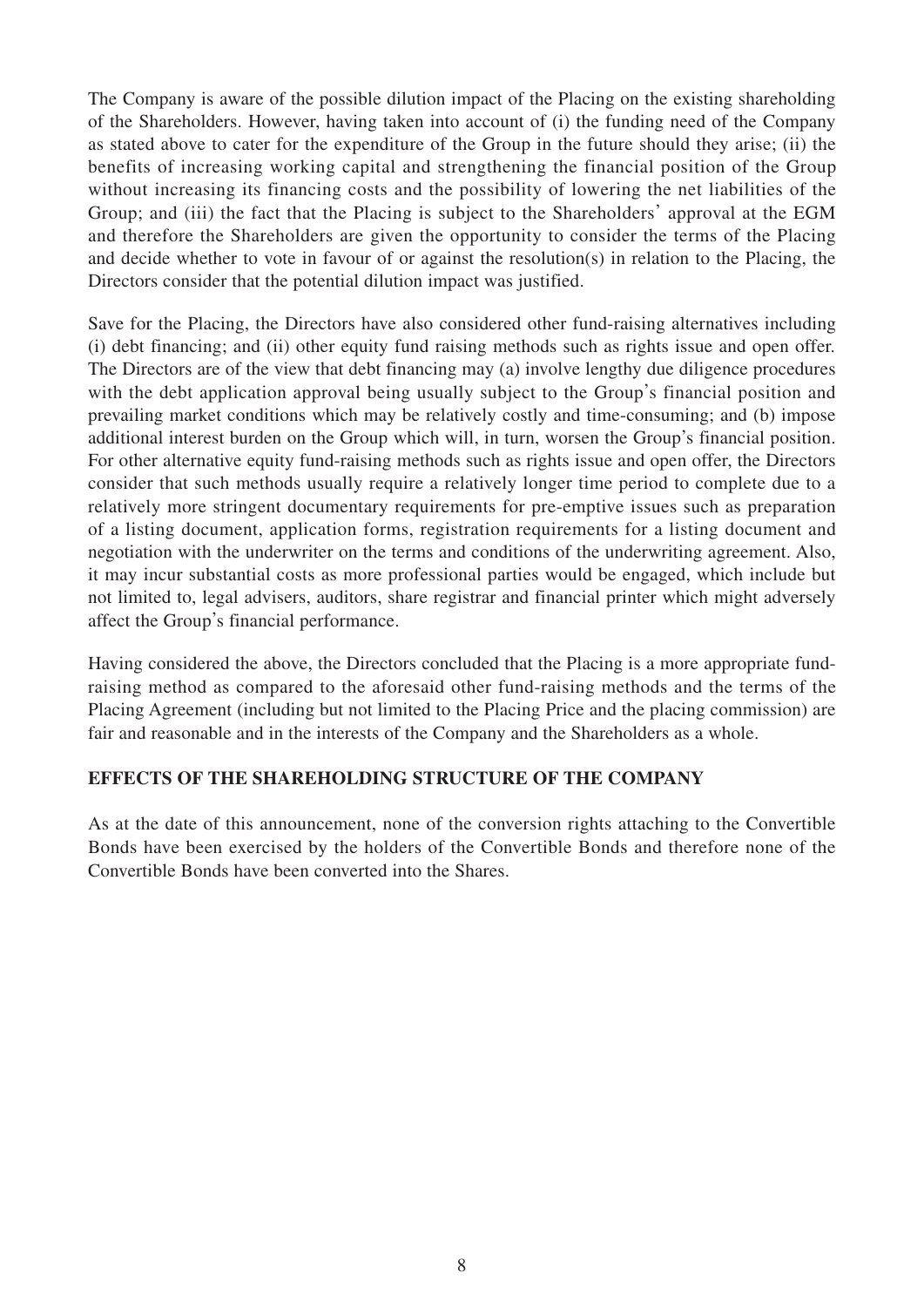As at the date of this announcement, the Company has 1,200,000,000 Shares in issue. The table below sets out, for the purpose of illustration only, the shareholding structure of the Company (i) as at the date of this announcement; (ii) upon full conversion of the Convertible Bonds (assuming that there will be no other change to the total issued share capital of the Company between the date of this announcement and upon the full conversion of the Convertible Bonds); (iii) immediately after Completion (assuming that there will be no other change to the total issued share capital of the Company between the date of this announcement and the Completion Date and none of the Convertible Bonds have been converted into the Shares in accordance with its terms thereof); and (iv) immediately after Completion and upon conversion of all the Convertible Bonds in full (assuming that there will be no other change to the total issued share capital of the Company between the Completion Date and upon the full conversion of the Convertible Bonds):

|                                           |                                            |                                                       |                                                       |                                                       | (III) Immediately after<br>Completion without |                                                       | (iv) Immediately after<br><b>Completion and</b>  |                                                       |
|-------------------------------------------|--------------------------------------------|-------------------------------------------------------|-------------------------------------------------------|-------------------------------------------------------|-----------------------------------------------|-------------------------------------------------------|--------------------------------------------------|-------------------------------------------------------|
|                                           | (i) As at the date of<br>this announcement |                                                       | (ii) Upon full conversion of<br>the Convertible Bonds |                                                       | any conversion of<br>the Convertible Bonds    |                                                       | upon full conversion of<br>the Convertible Bonds |                                                       |
|                                           | Number of<br><b>Shares</b>                 | Approximate<br>shareholding<br>percentage<br>(Note 8) | Number of<br><b>Shares</b>                            | Approximate<br>shareholding<br>percentage<br>(Note 8) | Number of<br><b>Shares</b>                    | Approximate<br>shareholding<br>percentage<br>(Note 8) | Number of<br><b>Shares</b>                       | Approximate<br>shareholding<br>percentage<br>(Note 8) |
| <b>Shareholders</b>                       |                                            |                                                       |                                                       |                                                       |                                               |                                                       |                                                  |                                                       |
| Tsang Chi Kit ("Mr. Tsang") (Note 1)      | 200,000,000                                | 16.67%                                                | 200,000,000                                           | 15.64%                                                | 200,000,000                                   | 14.81%                                                | 200,000,000                                      | 14.00%                                                |
| Metagate Investment SPC ("Metagate")      |                                            |                                                       |                                                       |                                                       |                                               |                                                       |                                                  |                                                       |
| (Note 2)                                  | 150,000,000                                | 12.50%                                                | 150,000,000                                           | 11.73%                                                | 150,000,000                                   | 11.11%                                                | 150,000,000                                      | 10.50%                                                |
| Straum Investments Limited                |                                            |                                                       |                                                       |                                                       |                                               |                                                       |                                                  |                                                       |
| "Straum Investments") (Note 3)            | 138,000,000                                | 11.50%                                                | 138,000,000                                           | 10.79%                                                | 138,000,000                                   | 10.22%                                                | 138,000,000                                      | 9.66%                                                 |
| Sui Xiaochun ("Ms. Sui") (Note 4)         | 89,040,000                                 | 7.42%                                                 | 89,040,000                                            | 6.96%                                                 | 89,040,000                                    | 6.60%                                                 | 89,040,000                                       | 6.23%                                                 |
| Original Fortune Group Limited            |                                            |                                                       |                                                       |                                                       |                                               |                                                       |                                                  |                                                       |
| "Original Fortune") (Note 5)              | 67,500,000                                 | 5.63%                                                 | 67,500,000                                            | 5.28%                                                 | 67,500,000                                    | 5.00%                                                 | 67,500,000                                       | 4.72%                                                 |
| <b>Best Practice Limited</b>              |                                            |                                                       |                                                       |                                                       |                                               |                                                       |                                                  |                                                       |
| "Best Practice") (Note 6)                 | 41,000,000                                 | 3.42%                                                 | 41,000,000                                            | 3.20%                                                 | 41,000,000                                    | 3.04%                                                 | 41,000,000                                       | 2.87%                                                 |
| Holders of the Convertible Bonds (Note 7) |                                            |                                                       | 79,000,000                                            | 6.18%                                                 |                                               | L,                                                    | 79,000,000                                       | 5.53%                                                 |
| The Placees                               |                                            |                                                       |                                                       |                                                       | 150,000,000                                   | 11.11%                                                | 150,000,000                                      | 10.50%                                                |
| Other public Shareholders                 | 514,460,000                                | 42.87%                                                | 514,460,000                                           | 40.22%                                                | 514,460,000                                   | 38.11%                                                | 514,460,000                                      | 36.00%                                                |
| Total                                     | 1,200,000,000                              | 100.00%                                               | 1,279,000,000                                         | 100.00%                                               | 1,350,000,000                                 | 100.00%                                               | 1,429,000,000                                    | 100.00%                                               |

#### Notes:

- 1. Mr. Tsang is currently an executive Director and the managing director of the Company.
- 2. Pursuant to the disclosure of interest notice filed by Metagate on 10 May 2022, these 150,000,000 Shares are held by Metagate, which is in turn wholly-owned by Rainbow Capital Limited ("**Rainbow**"). Accordingly, Rainbow is deemed to be interested in such 150,000,000 Shares held by Metagate pursuant to Part XV of the SFO.
- 3. As at the date of this announcement, these 138,000,000 Shares are held by Straum Investments which is in turn wholly-owned by Mr. Yu Chun Fai ("**Mr. Yu**"). Accordingly, Mr. Yu is deemed to be interested in such 138,000,000 Shares held by Straum Investments pursuant to Part XV of the SFO. On the other hand, Ms. Choi Hiu Wa is the wife of Mr. Yu and hence Ms. Choi Hiu Wa is deemed to be interested in such 138,000,000 Shares due to the interest of her spouse (i.e. Mr. Yu) pursuant to Part XV of the SFO.
- 4. Pursuant to the disclosure of interest notice filed by Ms. Sui on 25 February 2022, these 89,040,000 Shares are held by her.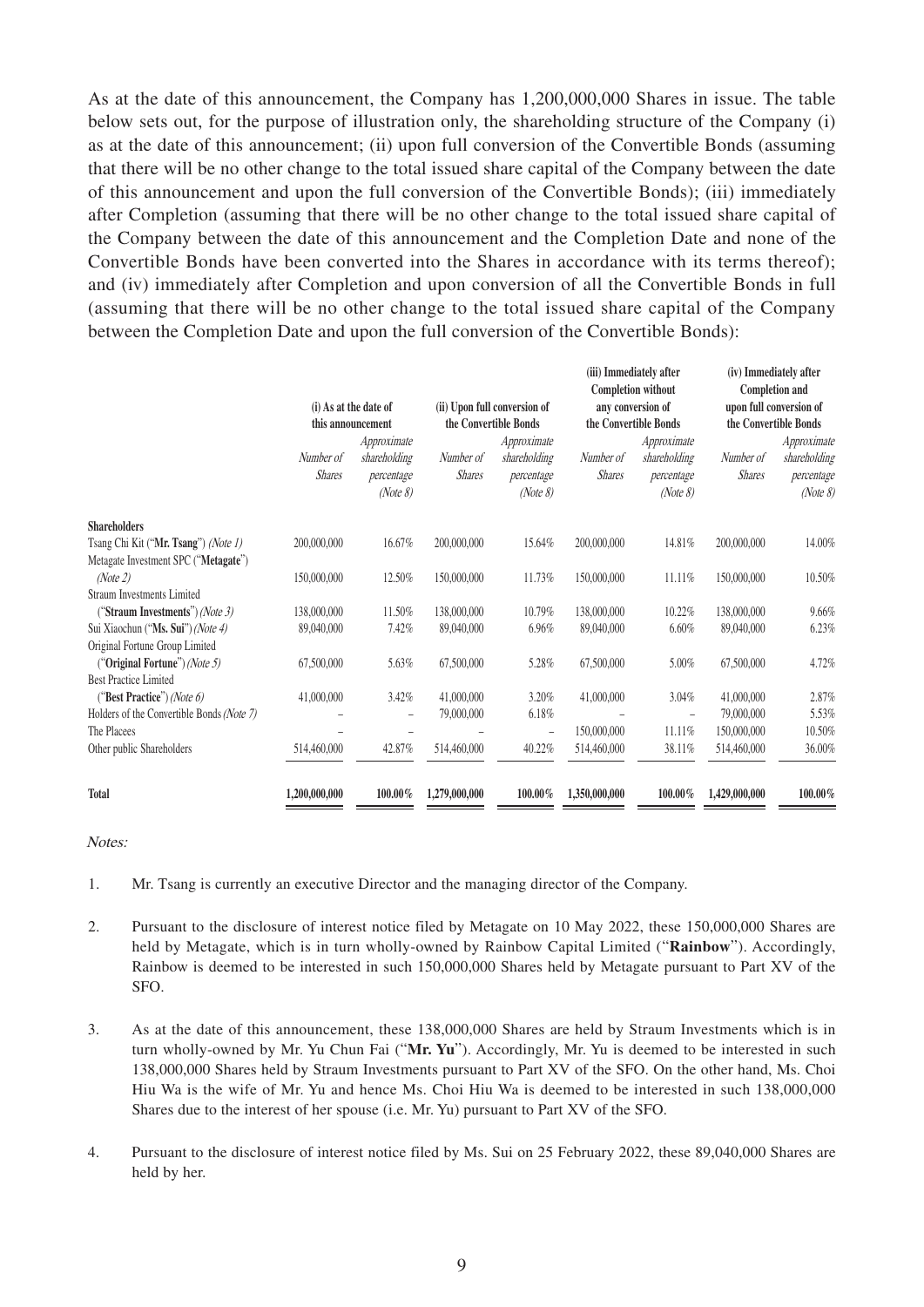- 5. As at the date of this announcement, these 67,500,000 Shares are held by Original Fortune which is in turn wholly-owned by Mr. Sung Hak Keung, Andy ("**Mr. Sung**"). Accordingly, Mr. Sung is deemed to be interested in such 67,500,000 Shares held by Original Fortune pursuant to Part XV of the SFO.
- 6. Pursuant to the disclosure of interest notice filed by Best Practice on 16 March 2022, all these 41,000,000 Shares have been pledged to Best Practice pursuant to the loan agreement dated 14 March 2022 entered into between an Independent Third Party as chargor and Best Practice as lender. As at the date of this announcement, Best Practice is wholly-owed by Mr. Shiu Shu Ming ("**Mr. Shiu**") who is a non-executive Director. Accordingly, Mr. Shiu is deemed to be interested in such 41,000,000 Shares due to the security interest in those Shares acquired from such Independent Third Party pursuant to Part XV of the SFO.
- 7. These 79,000,000 Shares are inserted herein for illustration purposes only and are based on the assumption that all holders of the Convertible Bonds have exercised their conversion rights attaching to the Convertible Bonds and thus all the Convertible Bonds have been converted into the Shares in full.
- 8. Percentages may not add up to 100% due to rounding.

### **EQUITY FUND RAISING ACTIVITIES OF THE COMPANY IN THE PAST 12 MONTHS**

The Company has conducted the following equity fund raising activities in the past 12 months immediately preceding the date of this announcement:

**Actual use of proceeds** 

| Date of<br>announcements            | Fund raising activity                                  | Net proceeds     | Intended use of<br>(approximate) proceeds as announced                               | Actual use of proceeds<br>as at the date of this<br>announcement                  |
|-------------------------------------|--------------------------------------------------------|------------------|--------------------------------------------------------------------------------------|-----------------------------------------------------------------------------------|
| 31 January 2022<br>22 February 2022 | Subscription of<br>new Shares under<br>general mandate | HK\$15.4 million | $(i)$ 30% for any investment<br>as identified by the Group<br>from time to time; and | approximately<br>(i)<br>HK\$4.30 million<br>has been applied<br>as intended, with |
|                                     |                                                        |                  | (ii) 70% for general working<br>capital.                                             | the remaining to be<br>used as intended.                                          |
|                                     |                                                        |                  |                                                                                      | (ii) approximately<br>HK\$6.47 million<br>has been applied<br>as intended, with   |
|                                     |                                                        |                  |                                                                                      | the remaining to be.<br>used as intended.                                         |

Save as disclosed above and except for the then proposed placing of a total of up to a maximum of 100,000,000 Shares by SBI as placing agent pursuant to the placing agreement dated 9 July 2021 entered into between the Company and SBI which has already lapsed on 26 August 2021 (whereof particulars are set out in the joint announcements of the Company and China Smartpay Group Holdings Limited respectively dated 9 July 2021, 23 July 2021, 6 August 2021 and 26 August 2021), the Company has not conducted any other fund raising activities in the past 12 months immediately prior to the date of this announcement.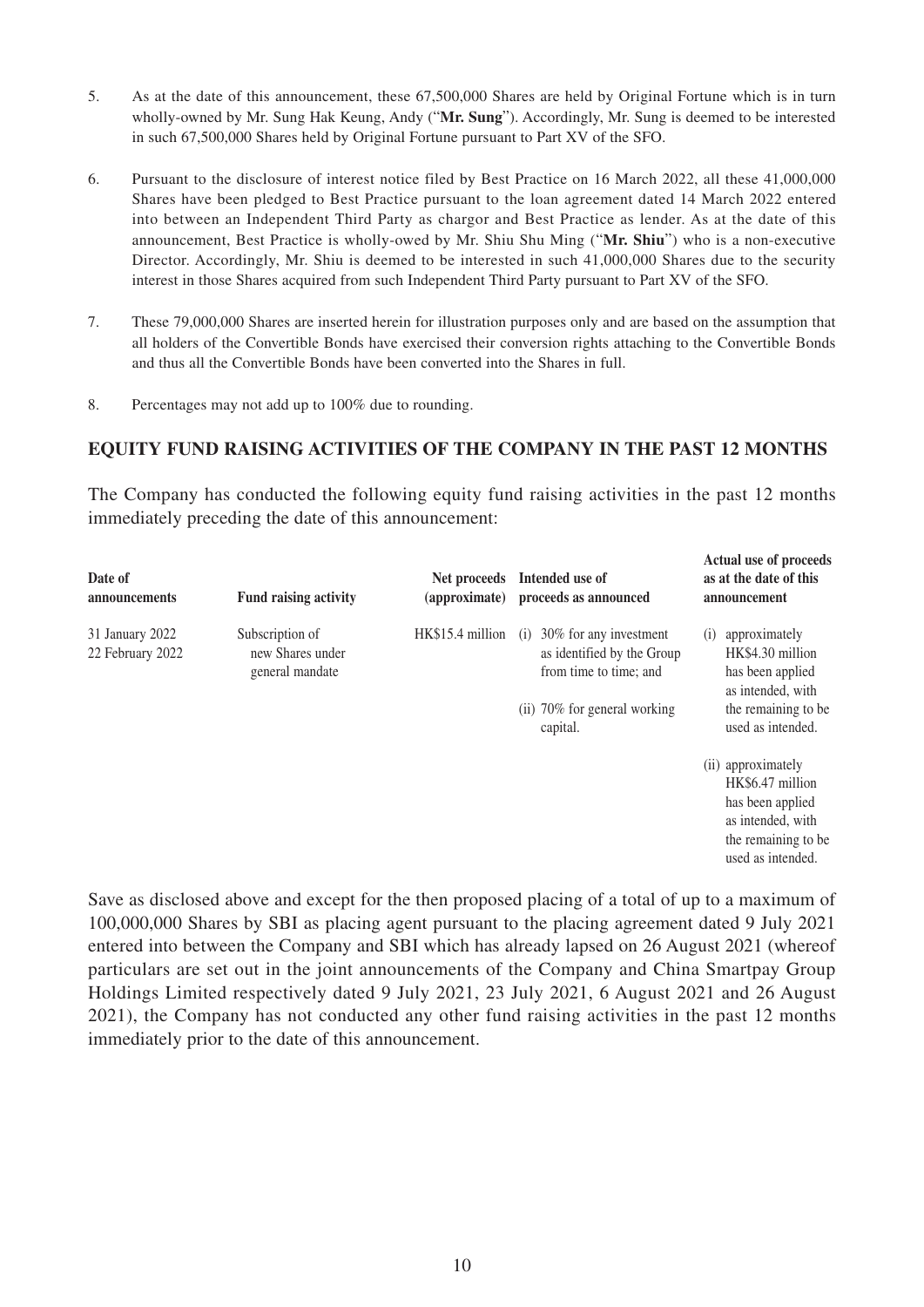### **GENERAL**

An application will be made by the Company to the Stock Exchange for the grant of listing of, and permission to deal in, the Placing Shares.

The EGM will be convened and held for the Shareholders for the purpose of considering and, if thought fit, approving, among other things, the Placing Agreement and the transactions contemplated thereunder (including the grant of the Specific Mandate to allot and issue the Placing Shares). To the best knowledge of the Directors, no Shareholder will be required to abstain from voting on the resolution(s) approving the aforesaid matters.

A circular containing, among other things, (i) further details of the Placing; and (ii) a notice convening the EGM, will be despatched to the Shareholders as soon as practicable in accordance with the GEM Listing Rules.

**As Completion is conditional upon fulfilment of the Conditions Precedent as set out in the paragraphs headed "Conditions Precedent" in this announcement, the Placing may or may not proceed. The Shareholders and potential investors should exercise caution when dealing in the Shares.**

### **DEFINITIONS**

In this announcement, unless the context otherwise requires, the following words and phrases shall have the following meanings:

| "acting in concert" | has the meaning ascribed to it under the Takeovers<br>Codes                                                                                                                                                                                                                                                                                                                                                                                                                           |
|---------------------|---------------------------------------------------------------------------------------------------------------------------------------------------------------------------------------------------------------------------------------------------------------------------------------------------------------------------------------------------------------------------------------------------------------------------------------------------------------------------------------|
| "Board"             | the board of Director(s)                                                                                                                                                                                                                                                                                                                                                                                                                                                              |
| "Business Day(s)"   | any day(s) on which banks in Hong Kong are generally<br>open for business (other than a Saturday, Sunday,<br>public holiday or any day on which a tropical cyclone<br>warning No.8 or above is hoisted or remains hoisted<br>between 9:00 a.m. and 12:00 noon and is not lowered<br>at or before 12:00 noon or on which a "black"<br>rainstorm warning signal is hoisted or remains in<br>effect between 9:00 a.m. and 12:00 noon and is not<br>discontinued at or before 12:00 noon) |
| "Company"           | Oriental Payment Group Holdings Limited (東方支付<br>集團控股有限公司), a company incorporated in the<br>Cayman Islands with limited liability, whose Shares<br>are listed on GEM (with stock code: 8613)                                                                                                                                                                                                                                                                                         |
| "Completion"        | actual completion of the Placing in accordance with<br>the Placing Agreement                                                                                                                                                                                                                                                                                                                                                                                                          |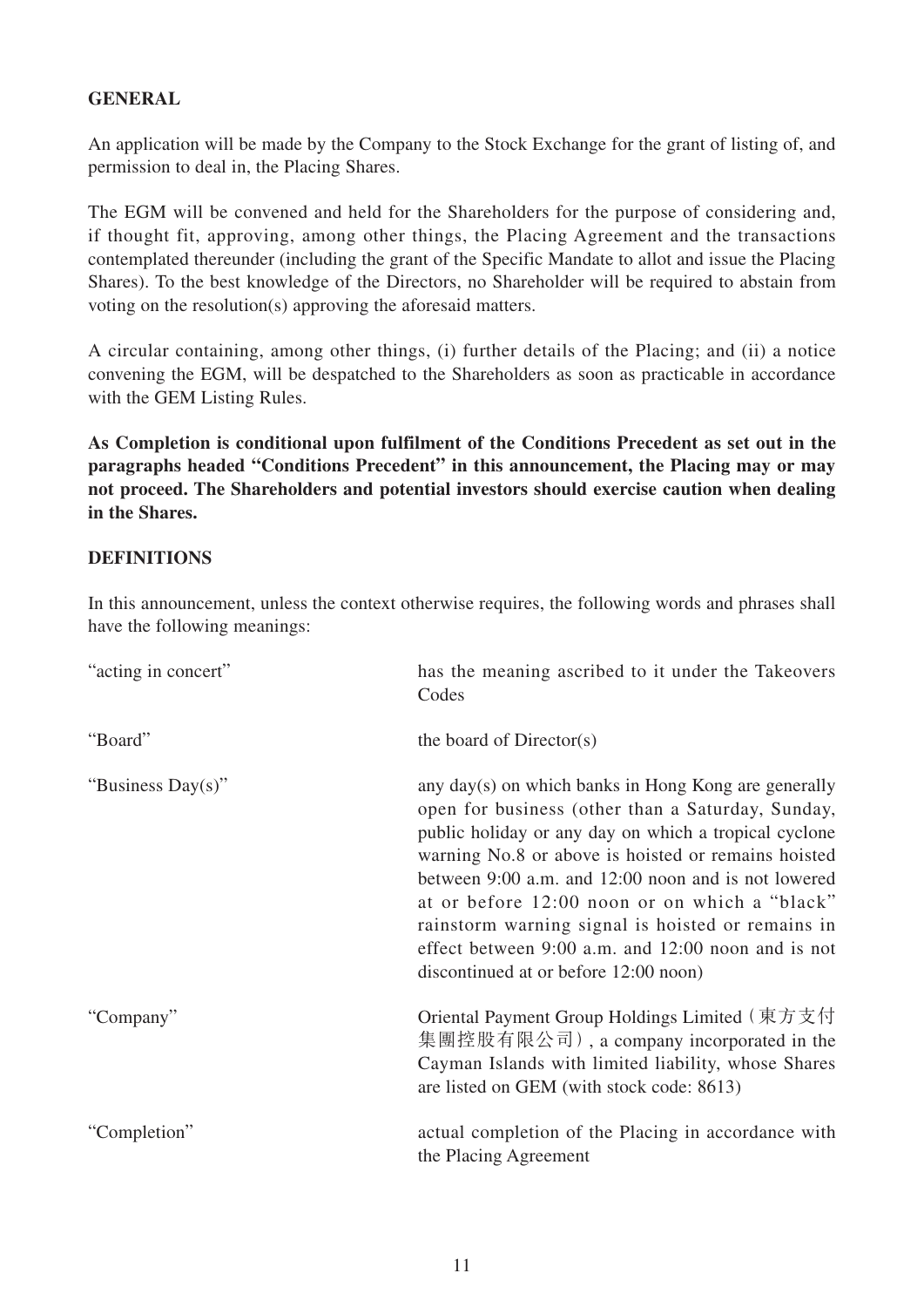| "Completion Date"            | a date falling within four Business Days after the<br>fulfilment of all the Conditions Precedent or such other<br>date as the Company and the Placing Agents may agree<br>in writing                                                                                                                                                                      |
|------------------------------|-----------------------------------------------------------------------------------------------------------------------------------------------------------------------------------------------------------------------------------------------------------------------------------------------------------------------------------------------------------|
| "Conditions Precedent"       | condition(s) precedent to Completion as set out in the<br><b>Placing Agreement</b>                                                                                                                                                                                                                                                                        |
| "connected person(s)"        | has the meaning ascribed to it under the GEM Listing<br>Rules                                                                                                                                                                                                                                                                                             |
| "controlling shareholder(s)" | has the meaning ascribed to it under the GEM Listing<br>Rules                                                                                                                                                                                                                                                                                             |
| "Convertible Bonds"          | the convertible bonds in the aggregate principal amount<br>of HK\$11,850,000 issued by the Company on 26 June<br>2020                                                                                                                                                                                                                                     |
| "Director(s)"                | director(s) of the Company                                                                                                                                                                                                                                                                                                                                |
| "EGM"                        | the extraordinary general meeting of the Company<br>to be convened and held for the Shareholders for the<br>purpose of considering and, if thought fit, approving,<br>among other things, the Placing Agreement and the<br>transactions contemplated thereunder (including the<br>grant of the Specific Mandate to allot and issue the<br>Placing Shares) |
| "GEM"                        | GEM of the Stock Exchange                                                                                                                                                                                                                                                                                                                                 |
| "GEM Listing Committee"      | has the meaning ascribed to it under the GEM Listing<br>Rules                                                                                                                                                                                                                                                                                             |
| "GEM Listing Rules"          | the Rules Governing the Listing of Securities on GEM                                                                                                                                                                                                                                                                                                      |
| "Glam Capital"               | Glam Capital Limited, a corporation licensed to carry<br>out business in Type 1 (dealing in securities), Type 4<br>(advising on securities) and Type 9 (asset management)<br>regulated activities under the SFO, being one of the<br>Placing Agents for the Placing                                                                                       |
| "Global Mastermind"          | Global Mastermind Securities Limited, a corporation<br>licensed to carry out business in Type 1 (dealing in<br>securities), Type 4 (advising on securities) and Type<br>6 (advising on corporate finance) regulated activities<br>under the SFO, being one of the Placing Agents for the<br>Placing                                                       |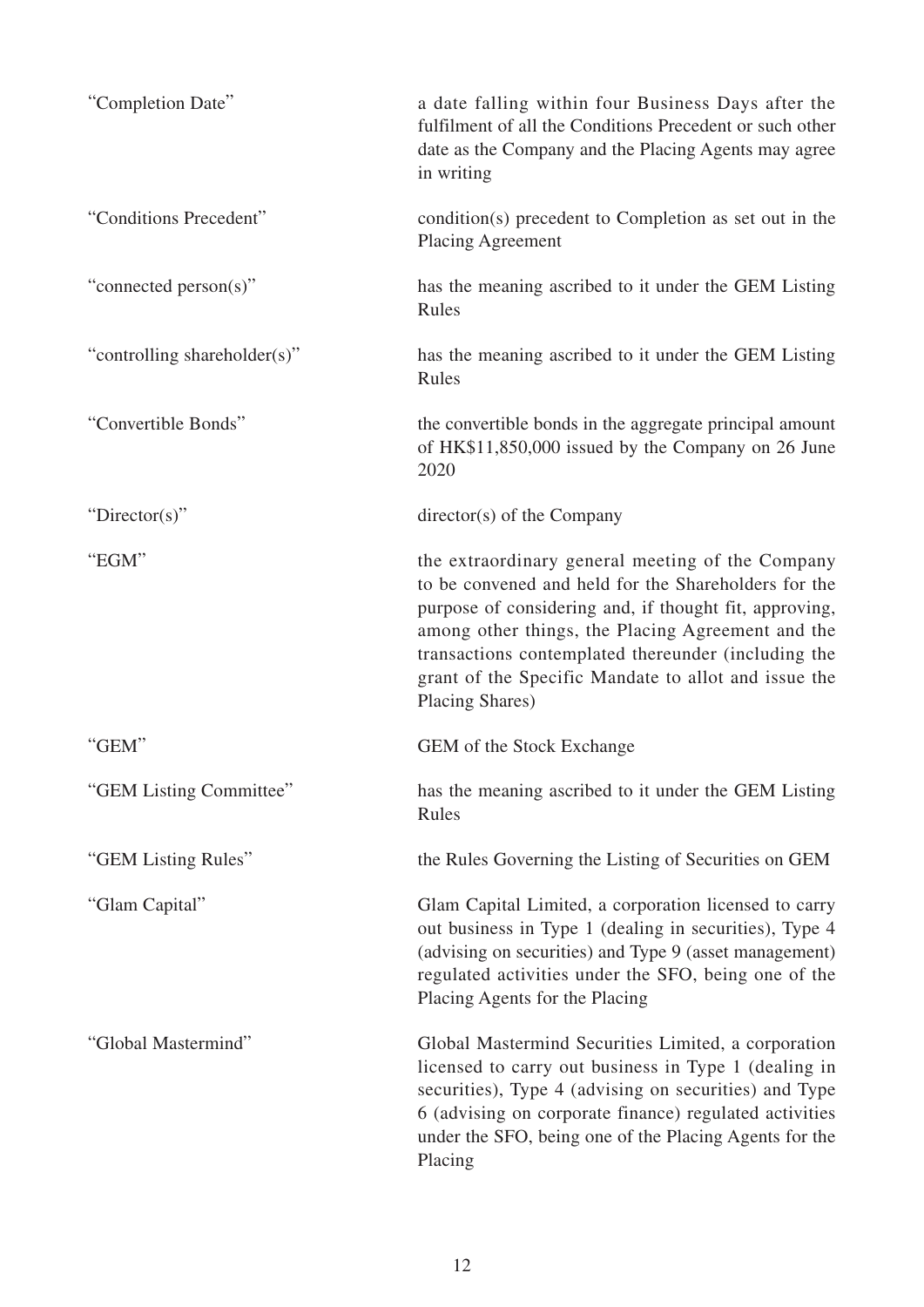| "Group"                        | the Company and its subsidiaries                                                                                                                                                                                                             |
|--------------------------------|----------------------------------------------------------------------------------------------------------------------------------------------------------------------------------------------------------------------------------------------|
| "HK\$"                         | Hong Kong dollars, the lawful currency of Hong Kong                                                                                                                                                                                          |
| "Hong Kong"                    | the Hong Kong Special Administrative Region of the<br><b>PRC</b>                                                                                                                                                                             |
| "Independent Third Party(ies)" | $person(s)$ or entity(ies) who is/are third party(ies)<br>independent of, and not connected with the Company<br>and its connected persons                                                                                                    |
| "Long Stop Date"               | 31 July 2022 (or such later date as the Company and<br>the Placing Agents may agree in writing)                                                                                                                                              |
| "Placee(s)"                    | independent institutional, corporate or individual<br>investor(s) which the Placing Agents will procure on<br>a best effort basis to subscribe for the Placing Shares<br>pursuant to the Placing Agreement                                   |
| "Placing"                      | placing of the Placing Shares by the Placing Agents in<br>accordance with the terms of the Placing Agreement                                                                                                                                 |
| "Placing Agent(s)"             | collectively SBI, Global Mastermind and Glam Capital                                                                                                                                                                                         |
| "Placing Agreement"            | placing agreement dated 17 May 2022 entered into<br>between the Company and the Placing Agents in<br>relation to the Placing                                                                                                                 |
| "Placing Price"                | HK\$0.2 per Placing Share (exclusive of any brokerage<br>fee, SFC transaction levy, Stock Exchange trading fee<br>and such other fee and levy as may be payable by the<br>Placee(s) in respect of the subscription of the Placing<br>Shares) |
| "Placing Share(s)"             | up to a maximum of 150,000,000 Shares to be allotted<br>and issued by the Company to the Placees through the<br>Placing                                                                                                                      |
| "PRC"                          | the People's Republic of China, which shall, for the<br>purpose of this announcement, exclude Hong Kong,<br>Taiwan and the Macau Special Administrative Region<br>of the PRC                                                                 |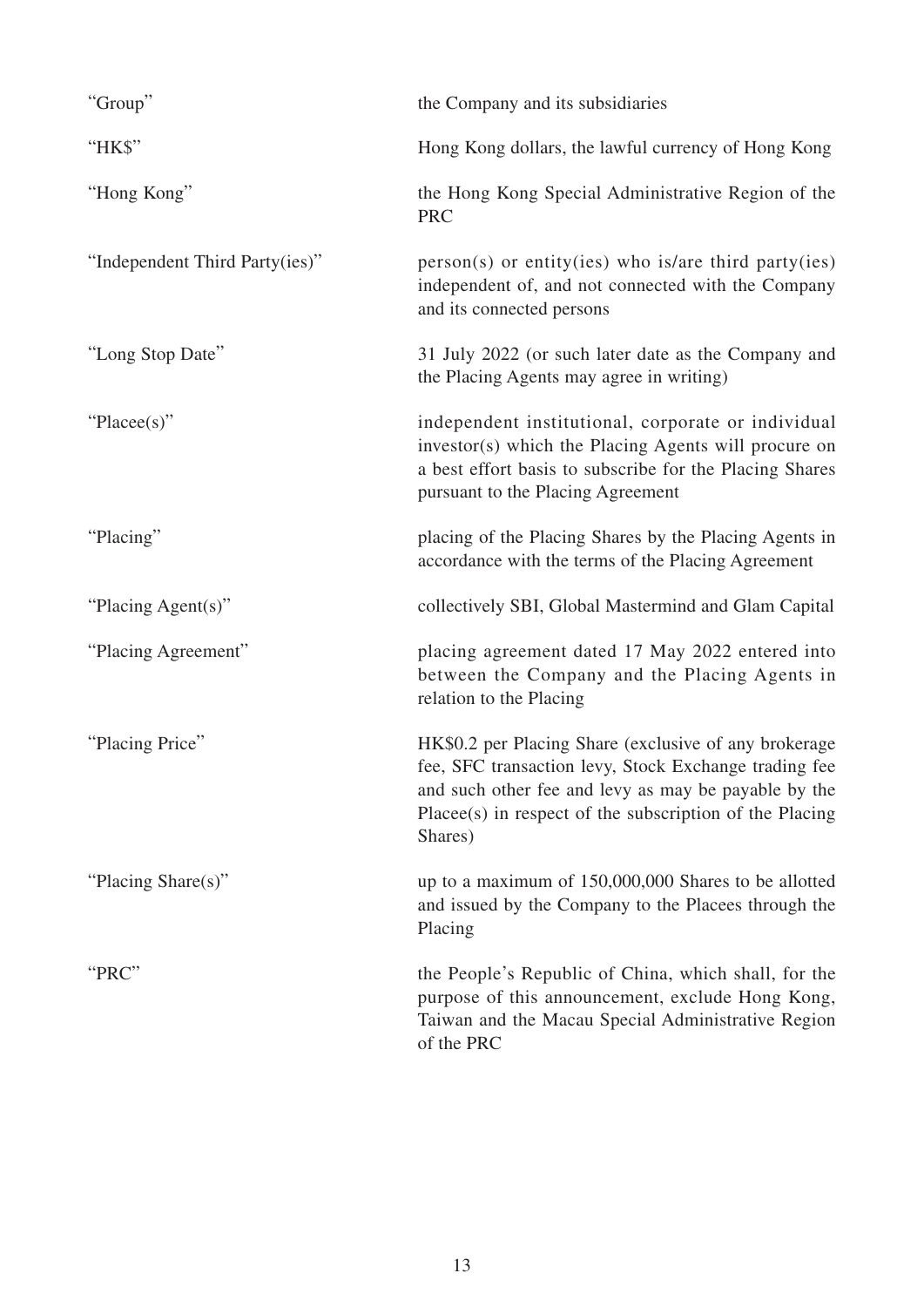| "SBI"                       | SBI China Capital Financial Services Limited, a<br>corporation licensed to carry out business in Type 1<br>(dealing in securities), Type 4 (advising on securities)<br>and Type 9 (asset management) regulated activities<br>under the SFO, being one of the Placing Agents for the<br>Placing |
|-----------------------------|------------------------------------------------------------------------------------------------------------------------------------------------------------------------------------------------------------------------------------------------------------------------------------------------|
| "SFC"                       | the Securities and Futures Commission of Hong Kong                                                                                                                                                                                                                                             |
| "SFO"                       | Securities and Futures Ordinance (Chapter 571 of the<br>Laws of Hong Kong) as may be amended from time to<br>time                                                                                                                                                                              |
| "Share(s)"                  | ordinary share(s) of a nominal or par value of $HK$0.01$<br>each in the share capital of the Company                                                                                                                                                                                           |
| "Shareholder(s)"            | $holder(s)$ of the Share $(s)$                                                                                                                                                                                                                                                                 |
| "Specific Mandate"          | the specific mandate to allot and issue the Placing<br>Shares to the Places $(s)$ to be proposed for the<br>Shareholders' approval as ordinary resolution(s) at the<br><b>EGM</b>                                                                                                              |
| "Stock Exchange"            | The Stock Exchange of Hong Kong Limited                                                                                                                                                                                                                                                        |
| "substantial shareholder(s) | has the meaning ascribed to it under the GEM Listing<br>Rules                                                                                                                                                                                                                                  |
| "Takeovers Codes"           | The Codes on Takeovers and Mergers and Share Buy-<br>backs issued by the SFC as may be amended and<br>supplemented from time to time                                                                                                                                                           |
| $``\%"$                     | per cent.                                                                                                                                                                                                                                                                                      |
|                             | By Order of the Board<br><b>Oriental Payment Group Holdings Limited</b><br>Dr. Ng Kit Chong<br>Chairman                                                                                                                                                                                        |

Hong Kong, 17 May 2022